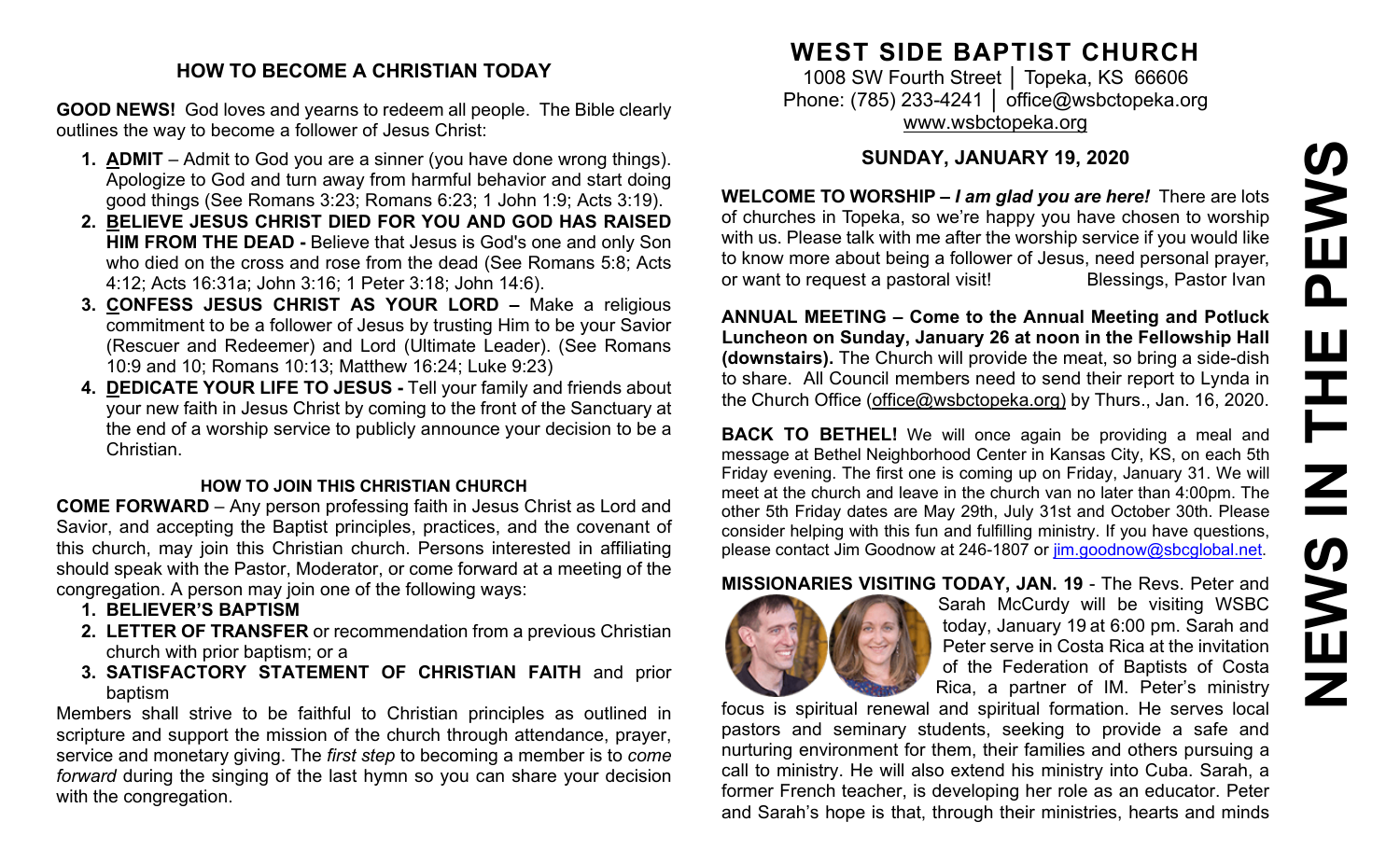will be changed and people will grow into the image of Christ. Come hear of God's glorious work in Costa Rica through the McCurdys.

**BIBLE STUDY** – **Bible Study at 10:30 am every Wednesday in Holmer Hall.** Come for the one-hour small group study of "**THE GOSPEL OF MATTHEW."** Bible studies are free and open to the public.



**FOOD PANTRY - The Free Fruit & Vegetable Food Pantry is now open every Wednesday from 3:30 to 5:30 pm. Call** the Church Office at (785) 233-4241 for more information. **BRING a government-issued PHOTO ID and a piece of US Mail with the client's NAME and CURRENT ADDRESS as proof-of-residency** *every visit*. Call the Church Office at (785)

233-4241 for more information. Equal Opportunity. \*All food is available at no cost. **We need** *empty egg cartons and reusable bags***.** See Jack Janway for more information or details about volunteering

**HOSPITAL & EMERGENCIES –** If you or a loved one is admitted to the hospital for an emergency or for surgery, **the hospital staff and chaplains' office will NOT contact the Church Office or the Pastor**. **You or a family member must call the Church Office at (785) 233-4241 or the PASTOR at HOME (785) 267-0936**. Pastor is willing to visit the hospital and pray prior to surgeries.



**OUTREACH AND EVANGELISM COMMITTEE -** Get involved! Consider



joining the **Outreach and Evangelism Committee**. We need people to plan, organize and run the many activities we do. Would you like to oversee the Easter Egg hunt, or parking lot sale, a movie or game night? Or would you be willing to help? Do you have a new idea for a new activity that will attract people to our church? If interested, please plan on coming to our meeting **Tuesday, January 28th at** 

**6:00 pm** in Holmer Hall or contact Jack Janway for information.

**SUPPER BOWL WATCH PARTY -** Come watch the Super Bowl with us! Pre-game chili feed will start at 4:30 p.m. in Fellowship Hall. Chili, crackers, cheese and onions will be provided. If you prefer other chili fixings, feel free to bring it. We will move up to Holmer Hall to watch the game. Bring your favorite snacks for the game. Most importantly, bring a guest to watch the game with us.



**CHOIR CHANGES -** All who enjoy singing and have some available time to spend learning music are invited to join the Choir on *Wednesday's at 7:00 pm*, Contact our Choir Director, Matt Smith at (785) 230-6442 if you have any questions or songs you would like to sing.

**COUNCIL OF MINISTRIES –** The Church Council (Officers, Coordinators of Ministries, and the Pastor) will meet on the **second Tuesday of the month at 6:00 pm in Holmer Hall**. The meetings are open, and members are encouraged to attend. See Pat Carpenter, Moderator, for details or agenda.

**FINANCIAL GIVING** – Thank you for the generous support of the work of God in and through West Side Baptist Church. Donations report:

|                           |    | 01-12-2020 |   | Y-T-D      |
|---------------------------|----|------------|---|------------|
| <b>General Fund</b>       |    | \$1401.00  |   | \$5,222.00 |
| <b>Building Fund</b>      | \$ |            | S |            |
| <b>Sunday School</b>      | S  | 10.00      | S | 15.00      |
| Fellowship/Benevolence \$ |    | 150.00     |   | 228.00     |

**SUNDAY SCHOOL -** Be kind to yourself and join a class! It's an opportunity to learn more about the Bible, our faith, ourselves, our past, present, & future, and our Savior. We are offering four different class opportunities for adults:

- "**The Apostles Creed: Together We Believe**" by Matt Chandler taught by Jack Janway upstairs in the first room off the elevator. It is a new 12-week, video-based study. Each session is based on a part of the Apostles Creed and how it applies to living as Christians.
- "**The Basics of Christian Faith**" taught by Pastor Ivan. It meets downstairs in the Youth Room.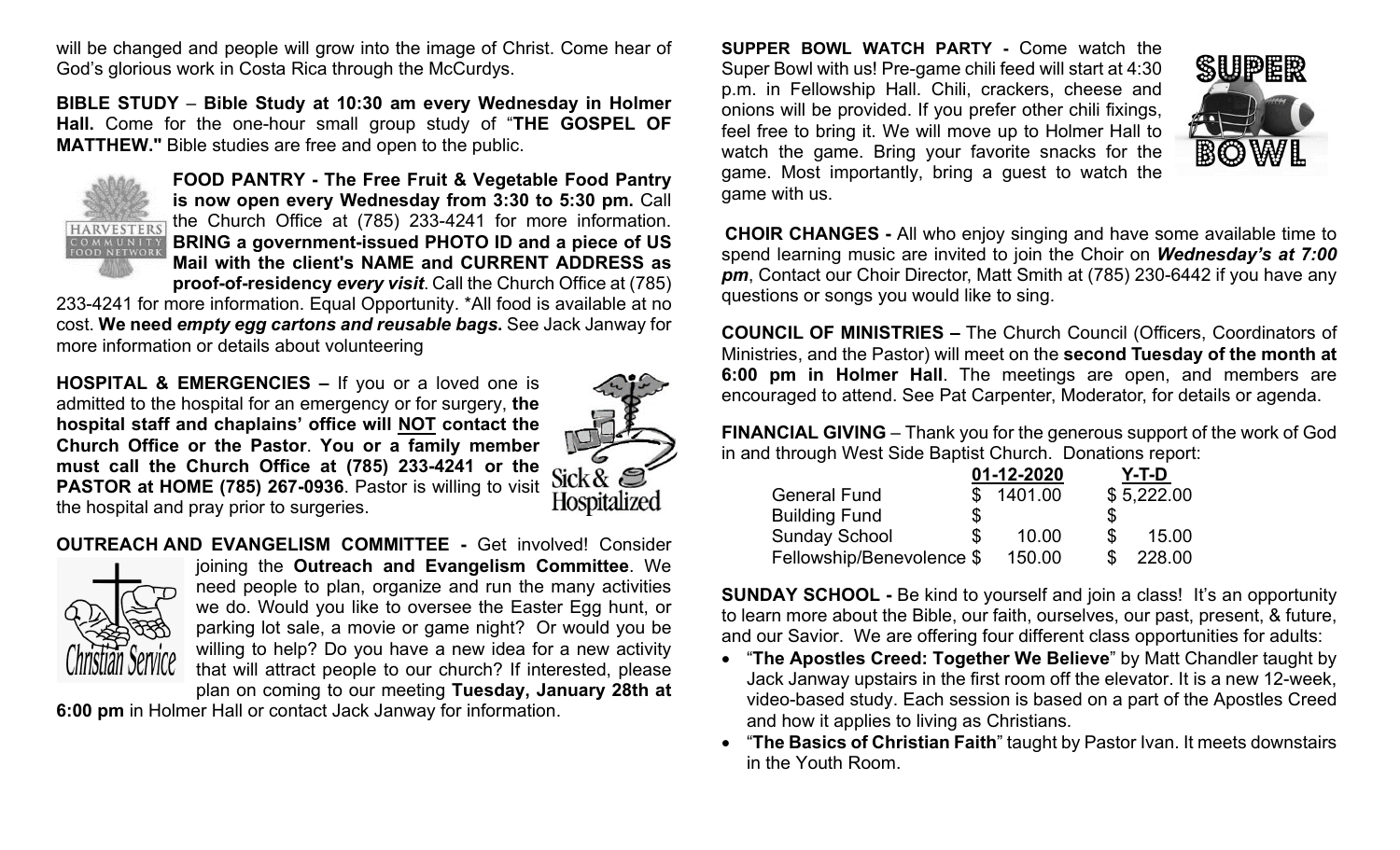- "**Outlive Your Life" by Max Lucado**. Rexanne Greuter is leading a women's class discussing ideas and spending meaningful time in prayer support. This class is upstairs in the first room off the South stairway.
- **"Reading the Bible as Literature"** a video series taught by Doug Mauck in Holmer Hall. These videos help bring the Bible to life and increase our understanding.

You would be welcomed at any of these classes. They are open to all. It's a great chance to fellowship with other believers and to enhance your spiritual growth. Classes begin @ 9:15 every Sunday morning.

# **WEEKLY CALENDAR**

## **SUNDAY, JANUARY 19 GUEST SPEAKER**

| $9:15$ am  | <b>Sunday School</b> |  |
|------------|----------------------|--|
| $10:30$ am | Worship Service (S)  |  |

#### **MONDAY, JANUARY 20**

9:00 am Baby Closet

## **TUESDAY, JANUARY 21**

5:30 pm Christian Ed Meeting 6:00 pm Men's Chorus

## **WEDNESDAY, JANUARY 22**

| $10:30$ am       | Bible Study – Book of Micah (HH)   |
|------------------|------------------------------------|
| $3:30 - 5:30$ pm | Fruit & Vegetable Food Pantry (FH) |
| $5:00 - 7:00$ pm | <b>Baby Closet Ministry</b>        |
| $5:30 - 6:00$ pm | Free Supper (FH)                   |
| $6:00 - 7:00$ pm | <b>WWW Bible Clubs</b>             |
| $7:00$ pm        | Choir Practice (S)                 |
|                  |                                    |

# **THURSDAY, JANUARY 23**

1:00 - 3:00 pm Baby Closet Ministry

## **FRIDAY, JANUARY 24**

**OUR THOUGHTS AND PRAYERS**

Albert, Henry – Lou Gehrig's Disease (Karen & Janice Kirby's cousins' husband) Carpenter, Al & Bradley – Health concerns Carpenter, Harry and Pat – Health concerns Davis, Valarie – Health concerns (Bev. McCurdy's neighbor and friend) Goff, Jim – Health concerns Jones, Gwen – Health concerns (Potwin Presbyterian) Key, Charles – Health concerns (Nelda Janway's brother) Lewis, Joanna – Health concerns (Nelda and Jack Janway's grandniece) Longstaff, Judy and Ernie – Health concerns Mansfield, Virginia – Fallen Matthiessen, Jessica – Health concerns May, Nancy – Health concerns May, Steve – Health concerns Miller, Jeannine – Health concerns (Tera Triggs' mom and WSBC Volunteer) Morris, Don and Molly – Health concerns Poe, Becky & Terry – Health concerns Roach, Carolyn – Health concerns (Nelda Janway's sister) Springer, Keith – Health concerns (Marianne Spano's brother) Springer, Larry – Health concerns (Marianne Spano's brother) Swank, Kim – Health concerns Zab, Lola – Health concerns (Marianne Spano's sister) Human Trafficking / Sexual Slavery International Ministries and Missionaries (Global Servants) Ward Meade Neighborhood WWW Kids Bible Club **HOMEBOUND & CARE FACILITIES:**  \*Allbert, Portia \*Landis, Etta – Capital Ridge \*Cunningham, June – Brewster Place \*Lundgren, Hilda \*Dell, Shirley & Larry \*May, Renea \*Goodnow, Grace \*Merrifield, Marie – Lexington P. \*Farrar, Helen –Plaza West \*Moody, Rogene – Homestead \*Haney, Gerald \*Pasley, Ken - Brookdale \*Hunter, Russ \*Penny, Theo \*Johnson, Mary Lou – Aldersgate \*Perkins, Edward \*Kieffer, Alice \*Smith-Tindall, Hazel – Ottawa